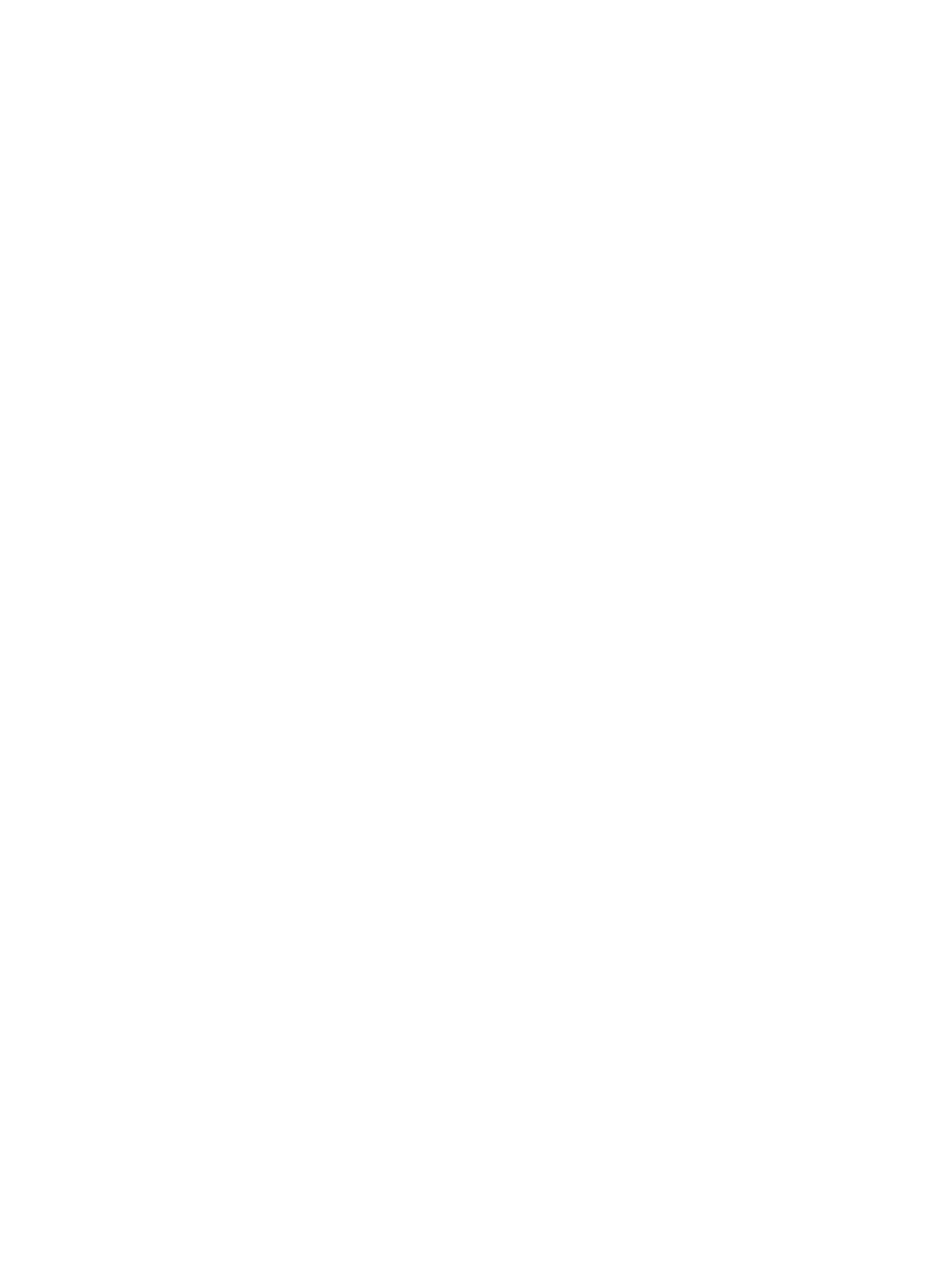With the birth of the WTO in January 1995, the "Agreement on Subsidies and Countervailing Measures" ("ASCM") came into effect, becoming the international set of rules regulating government subsidies. Since then, the ASCM and the "Agreement on Implementation of Article VI of GATT 1994" ("ADA," also known as Anti-Dumping Agreement) have been used as primary sources of remedial measures against unfair trade practices. Such agreements were recently included in the agenda of the WTO New Round, subjecting them to numerous rounds of negotiations to address certain perceived imperfections that have led to considerable debate and controversy throughout their implementation.

Korean industries have been targets of complaints involving charges of unfair subsidies on steel and chemical products by the Korean government filed in the USA and the EU, Korea's two largest trading partners. A recent addition to these series of complaints is the complaint filed with the EU Commission against DRAM Industry in Korea, a Korean shipbuilding industry. These "countervailing duties" complaints, however, helped Korea identify and modify its problematic practices.

Although subsidies and countervailing duties are less frequently used than are antidumping duties, their coverage spans over, *inter alia*, the industrial policies, and the tax system of each country, wielding significant influence thereupon. In particular, restructuring issues have an impact on the economy and the society at large and therefore should not be neglected.

This paper will first offer an explanation of the ASCM and a review of operation of the current system and other general matters, and then will discuss a few cases that have identified potential flaws in the current system. Finally it will examine the DDA scene to anticipate possible future developments and propose certain means of preparation.

# **I. Agreement on Subsidies and Countervailing Measures**

# *A. Overview of ASCM*

Under the WTO regime, anti-dumping duties, countervailing duties and safeguard measures are recognized as the remedies against damages to the domestic industry caused by unfair trade practices. The term "countervailing duty" in this context means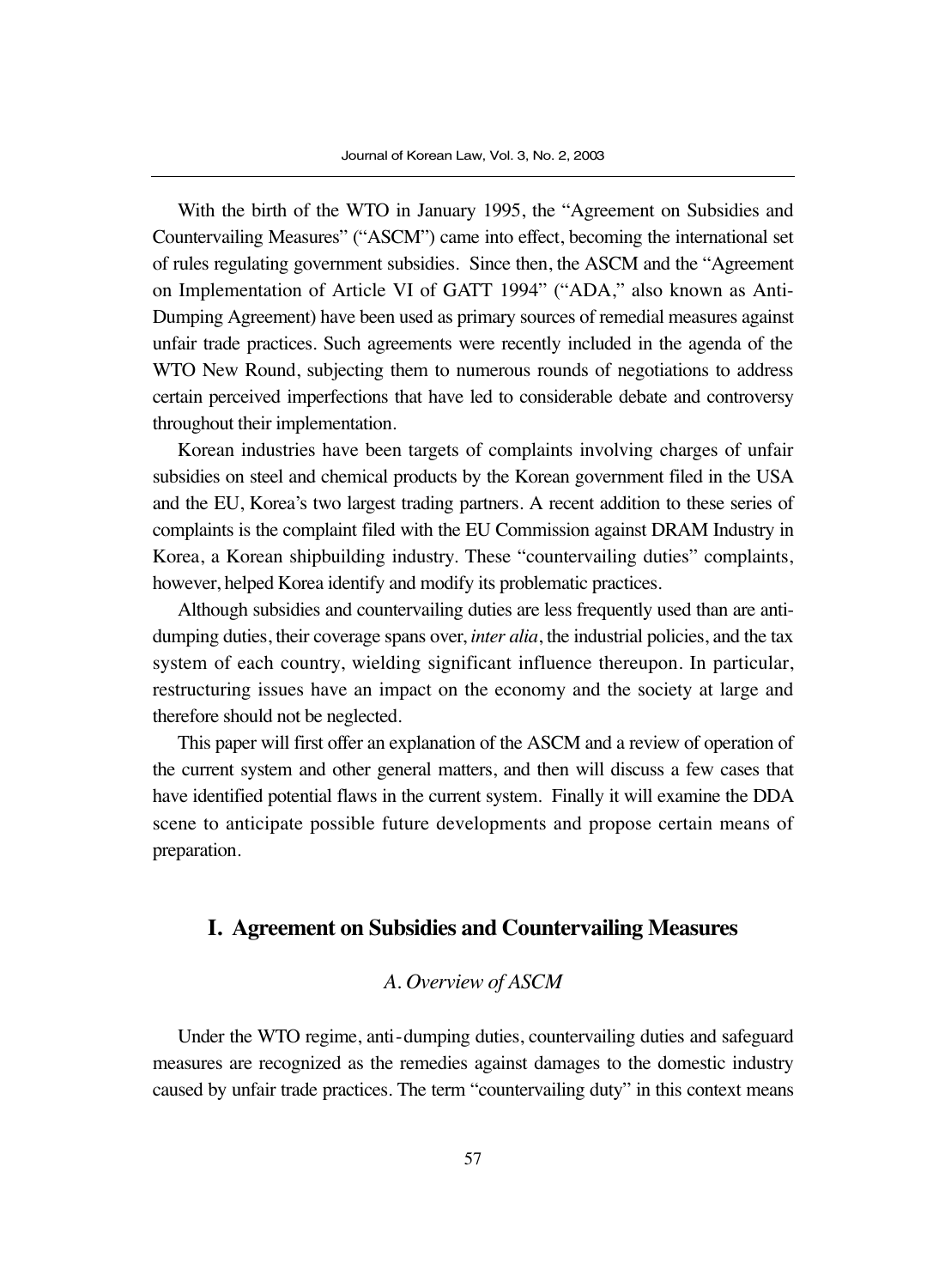a special customs duty levied by the importing country whose domestic industry is injured due to a subsidized product. The purpose of such duty is offset the subsidy bestowed upon the industry or the individual manufacturers producing such product.

Before the establishment of the WTO, subsidies had been regulated by Articles 6 and 16 of the GATT and by the Code on Subsidies and Countervailing Duties adopted at the Tokyo Round in 1979. Such regulations, however, did not prove effective primarily because the definition of a subsidy was too inclusive and ambiguous and no definite criteria were proposed with regard to countervailing measures. To make matters worse, the applicability of the agreements reached in the Tokyo Round was limited to 24 Members only.

To overcome these constraints and improve on the outcome of the Tokyo Round and GATT, numerous discussions were held during the Uruguay Round, resulting in the establishment of the ASCM at the time of the launch of the WTO. In contrast to the Tokyo Round, the ASCM offered a more explicit definition of subsidy, classified subsidies into "prohibited" subsidies, "actionable" subsidies and "non-actionable" subsidies by their nature, and introduced the concept of "specificity."

Recently adopted at the fourth WTO Ministerial Conference held in Doha, Qatar in 2001, paragraph 28 of the Doha Declaration calls for a negotiation aimed at clarifying and improving the regulations under the ASCM.

## *B. Subsidy*

# 1. Definition of "subsidy"

A subsidy means a "benefit" conferred on an exporter or a producer through a financial contribution made by a government or any public body. Under Article 1 of the ASCM, a subsidy exists when there is financial contribution or any form of income or price support by a government and conferring a benefit on an exporter or a producer through.

Article 1 of the ASCM classifies financial contribution into 4 categories: (i) a direct transfer of funds (e.g. grants, loans, and equity infusion) and potential direct transfers of funds or liabilities (e.g. loan guarantees), (ii) government revenue that is otherwise due being foregone or not collected (e.g. fiscal incentives such as tax credits), (iii) provision of goods or services other than general infrastructure, and (iv) purchase of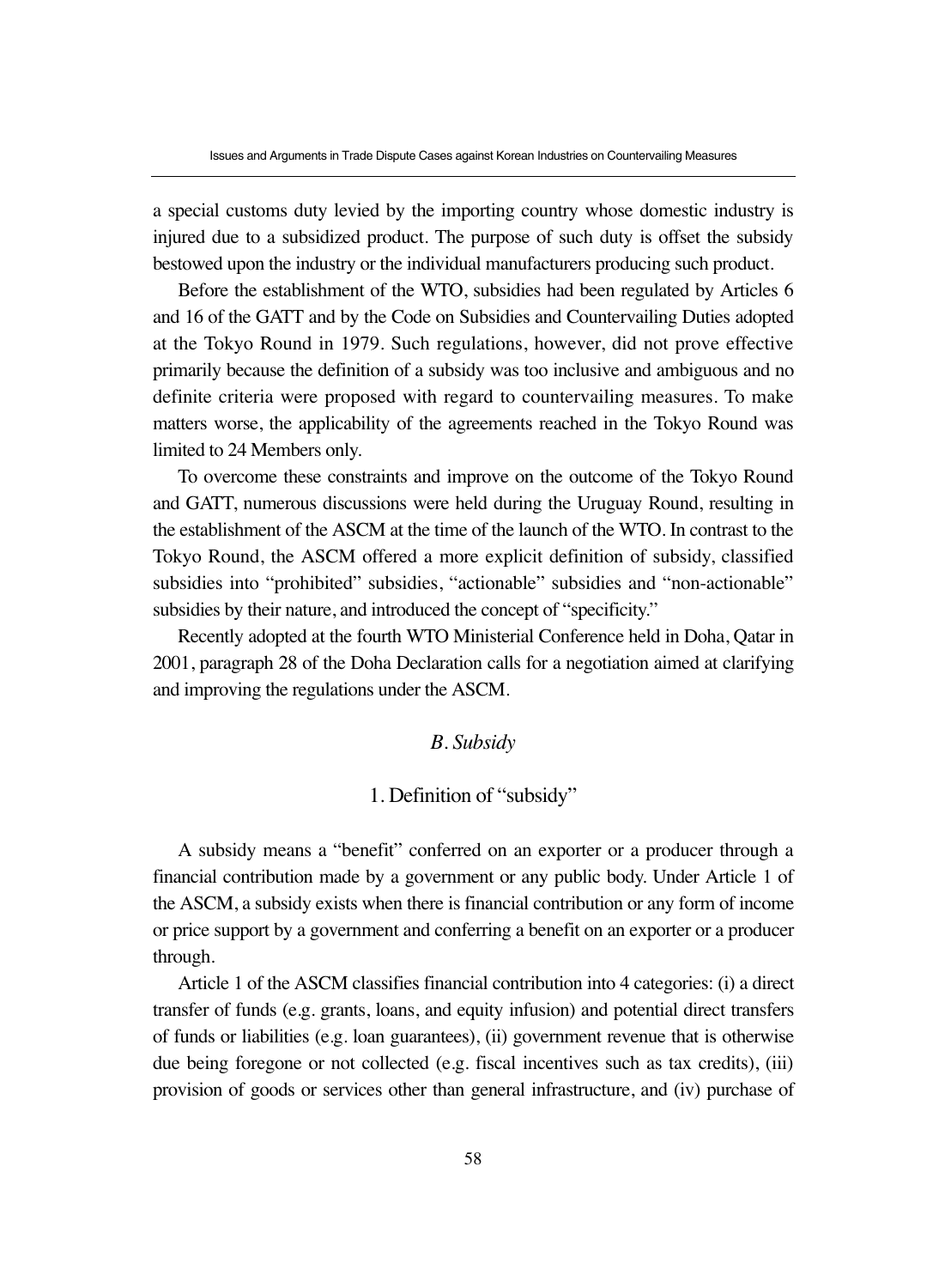goods. Additionally, the definition of the scope of governments and public bodies given in the ASCM categorizes a private body as a government or a public body if such body is entrusted or directed by the government to carry out a financial contribution. Subsidies granted by a private body have led to controversies as to whether the entrustment or direction by the government exists in such context.<sup>1)</sup>

Article 14 of the ASCM deems that a benefit exists in any of the following cases: (i) if the government provides equity capital and the investment decision is inconsistent with the usual investment practice of private investors within the territory of the country; (ii) if the government extends a loan and there is a difference between the amount that the firm receiving the loan pays on the government loan and the amount the firm would pay on a comparable commercial loan which the firm could actually obtain in the market; (iii) if the government offers a loan guarantee and there is a difference between the amount that the firm receiving the guarantee pays on a loan guaranteed by the government and the amount that the firm would pay on a comparable commercial loan absent the government guarantee; or (iv) if the government provides goods or services or purchases goods and the provision is made for less than adequate remuneration, or the purchase is made for more than adequate remuneration. The adequacy of remuneration shall be determined in relation to the prevailing domestic market conditions.

In general, a benefit is deemed to exist if there would be a difference had there been no intervention by the state or a public body. This test is used in determining the amount of a subsidy and the countervailing duty rate. Although the concept of finding the difference between the subsidized goods and the comparable goods under normal market conditions does seem logically correct, in practical application, it is not so trivial to pinpoint the comparable conditions that exactly fit into each case. On this account, comparable goods are selected in broad perspective, utilizing the market interest rate, yield to maturity, *et al*. 2)

<sup>1)</sup> With respect to the countervailing duties cases involving Korean industries, the question of the government control over Korean financial institutions has been emerging as the single most important issue in virtually all investigations, which will be further discussed below.

<sup>2)</sup> In Korean cases, the 3-year bond yield is used with respect to bond issues, and the annual average offered rate by the Bank of Korea is used with respect to loans.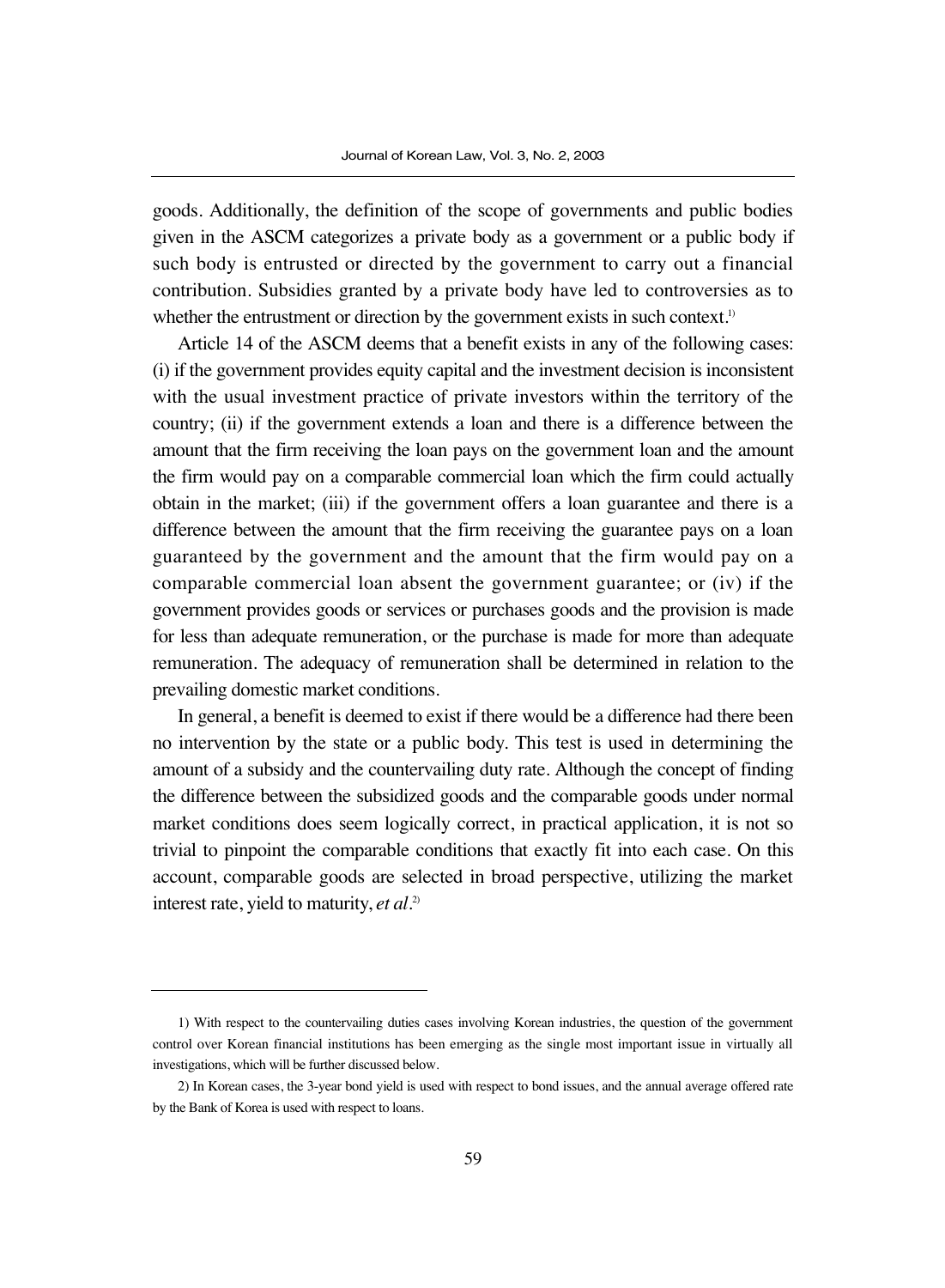#### *B. Types of Subsidies*

The above subsidies are categorized by type into: (i) prohibited subsidies, (ii) actionable subsidies and (iii) non-actionable subsidies.

Prohibited subsidies under Article 3 include the subsidies contingent upon export performance (export subsidies) and the subsidies contingent upon the use of domestic over imported goods (import substitution subsidies). The ASCM lists specific cases of export subsidies in Annex I thereto.

Actionable subsidies and non-actionable subsidies are classified by whether the subsidy, as defined in the above Paragraph (1), causes adverse effects to the domestic industry of the importing country and whether the subsidy is "specific." Adverse effects are deemed to exist when there is (i) injury to the domestic industry of the importing country, (ii) nullification/impairment of the benefits of another Member country accruing under GATT, or (iii) serious prejudice to another Member country. A Member country which determines that subsidized import has caused "material injury" to its domestic industry, may impose countervailing measures, pursuant to investigating initiated and conducted in accordance with Part V (Articles 10 to 23) of the ASCM.

Notwithstanding the above criteria, however, a few exceptions recognized by the ASCM, *i.e*. assistance for research activities, assistance to disadvantaged regions, and assistance to promote adaptation of existing facilities to new environmental requirements imposed by law and/or regulations are classified as non-actionable subsidies if such assistance meets the prescribed requirements.<sup>3)</sup> These non-actionable subsidies and any annual changes therein, however, must be reported to the WTO Committee on Subsidies and Countervailing Measures.

# *C. Injury*

The ASCM refers to the ADA with respect to quite a good portion of the procedures required therein, among others. The definitions and criteria of the injury to the domestic industry caused by subsidies are quoted mostly from the ADA.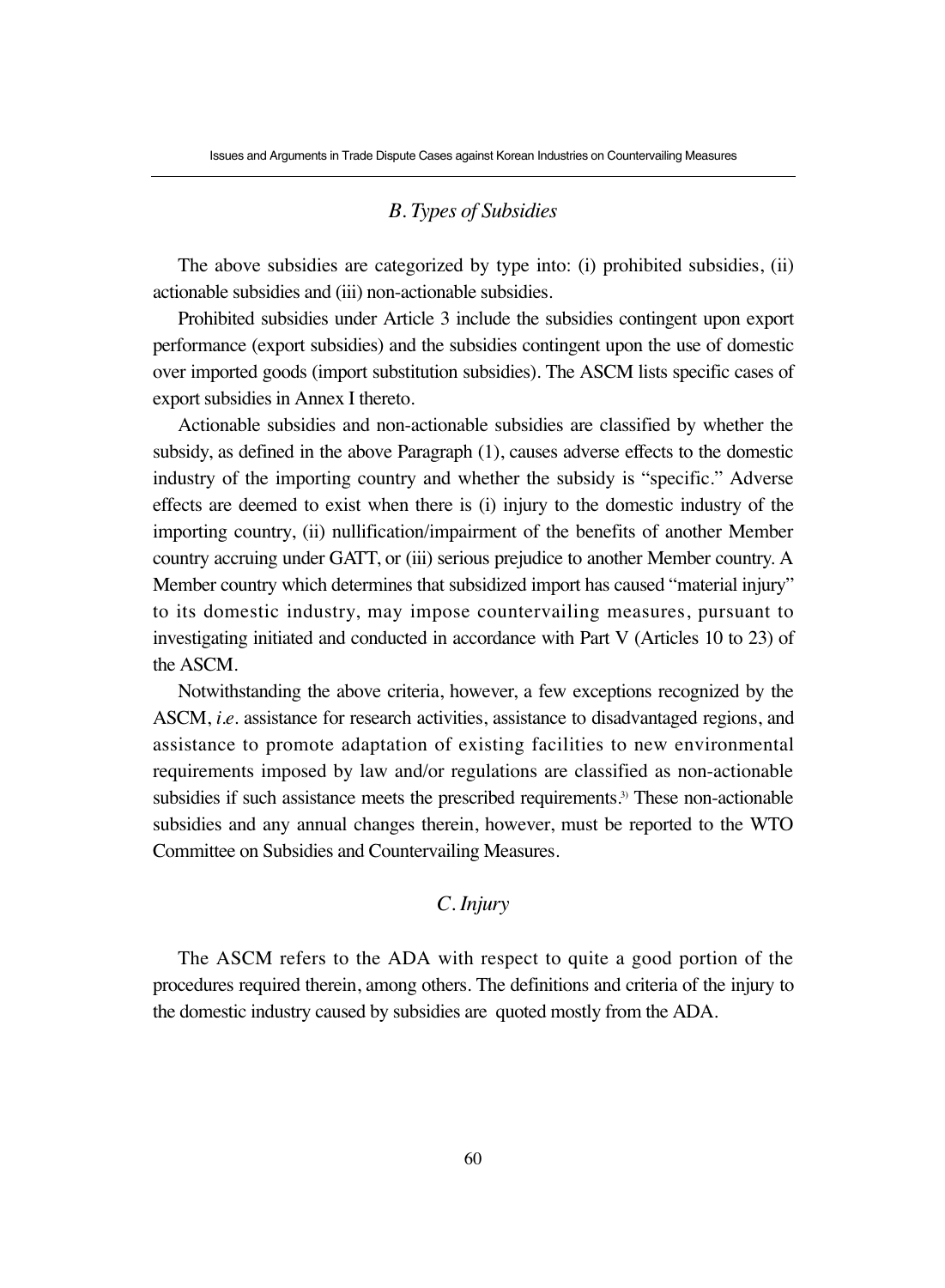## *D. Specificity*

As mentioned above, initiation of countervailing measures requires that the subsidy be specific to a certain enterprise or industry or group of enterprises or industries (hereinafter referred to as "certain enterprises").

Article 2.1 first determines specificity by whether a subsidy is limited to certain enterprises, by whether objective criteria governing the eligibility for the subsidy are established, and by other express and *prima facie* statutory requirements. Notwithstanding any appearance of non-specificity, specificity may be established in the following circumstances:

- ( i ) the subsidy is in fact provided for certain enterprises only;
- (ii) the subsidy is predominantly used by certain enterprises;
- (iii) disproportionately large amounts of the subsidy are granted to certain enterprises; or
- (iv) the granting authority exercises discretion in the decision to grant the subsidy.

In other words, specificity can be classified into *de jure* specificity and *de facto* specificity. As the investigating authority's discretion plays a larger role in determining specificity, different authorities take different stances on the same program. In particular, to determine *de facto* specificity, the investigating authority of each country considers the size or quantity of certain enterprises, predominant use of the subsidy by certain enterprises, the granting of disproportionately large amounts of subsidy to certain enterprises and the manner in which discretion has been exercised by the granting authority in the decision to grant a subsidy, *et al*. However, the ambiguity in determination of "predominance" and other criteria result in different decisions on the same issue.<sup>4)</sup>

<sup>3)</sup> Please refer to Article 8.2 of the SCM Agreement.

<sup>4)</sup> Although it is reasonable to deem that certain clauses of the Regulation of Tax Reduction and Exemption Act of Korea that are applicable to the manufacturing industry involve no specificity, especially given the multitude of the entities encompassed in the manufacturing industry, yet the EU Commission decided that limiting the line of business to the manufacturing industry did give rise to specificity. On the same issue, however, the US Dept. of Commerce found that specificity did not exist, especially in view of the weight carried by the manufacturing industry in the overall economy of Korea.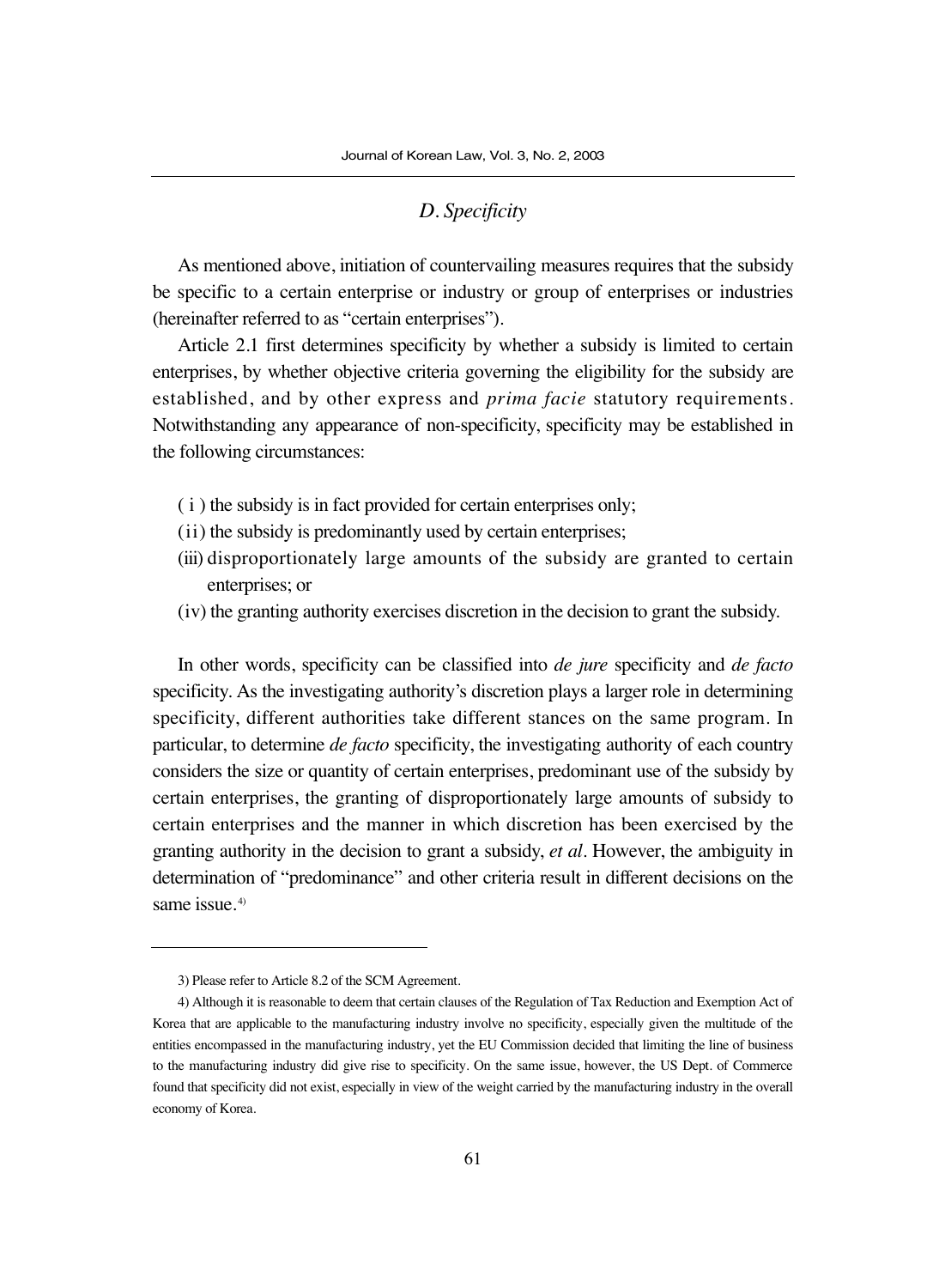## *E. Operation of ASCM*

Each Member of the WTO must, as in the case of the ADA, provide the WTO with notifications regarding its domestic regulation on subsidies and countervailing duties and annual updates of operation thereof. In addition, each Member is required to notify annually to the WTO of any non-actionable subsidy programs that are recognized under the ASCM and operated in its territory and any annual changes therein.

Any disputes on subsidies between Members are to be resolved through mutual consultations and then the WTO dispute settlement procedures, as illustrated in the dispute settlement procedural flowchart below.

# **II. Analysis of Recent Cases and Identification of Problems**

The current ASCM as entered into in 1995 has since been steadily used by quite a few countries as the favorite means of remedy, together with anti-dumping measures, against unfair trade practices. Against Korean industries, 11 subsidy complaints have been raised between 1995 and 2001, which is the second only behind the 25 cases lodged against India during the same period.

The following is the dispute settlement procedural flowchart:

| Member requesting consultations                                               | Request for consultations                                    | Member responding                                                                                                                                 |
|-------------------------------------------------------------------------------|--------------------------------------------------------------|---------------------------------------------------------------------------------------------------------------------------------------------------|
|                                                                               | Reply within 10 days                                         |                                                                                                                                                   |
| <consultation phase=""></consultation>                                        |                                                              |                                                                                                                                                   |
|                                                                               | Entry into Consultations                                     | (within 30 days of the request)                                                                                                                   |
| WTO Director-General may<br>offer good offices, conciliation<br>or mediation. |                                                              |                                                                                                                                                   |
| $\epsilon$ Panel Phase $>$                                                    | Request for establishment of a<br>panel                      | (if unable to reach a settlement)<br>within 60 days of the request<br>for consultations)                                                          |
| <b>DSB</b> : Dispute Settlement<br>Body                                       | <b>Establishment of a Dispute</b><br><b>Settlement Panel</b> | (to be established at the 2nd)<br>DSB meeting following unless<br>at the 1st meeting the DSB<br>decides by consensus not to<br>establish a panel) |

# **WTO Dispute Settlement Procedural Flowchart**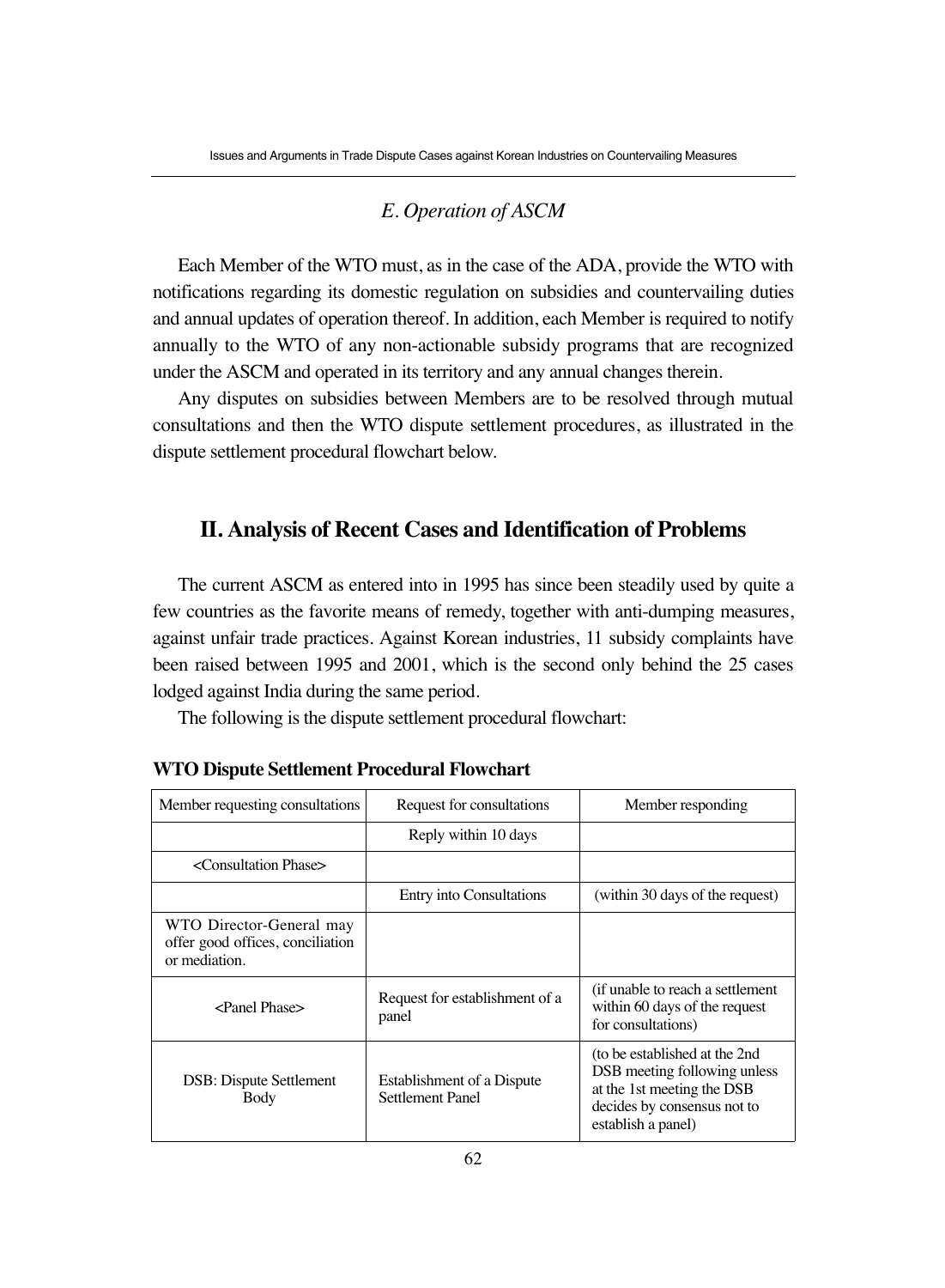|                                                                                                               | Composition of panelists                                                                                                  | (to be appointed by the<br>Director-General if there is no<br>agreement on the panelists<br>within 20 days after the<br>establishment of a panel) |
|---------------------------------------------------------------------------------------------------------------|---------------------------------------------------------------------------------------------------------------------------|---------------------------------------------------------------------------------------------------------------------------------------------------|
| Expert review group                                                                                           | Review by the panel (by<br>contacting the concerned<br>Members and the 3rd parties)                                       |                                                                                                                                                   |
|                                                                                                               | An interim report submitted by<br>the panel to the concerned<br>parties                                                   |                                                                                                                                                   |
|                                                                                                               | Circulation of the final report<br>to the Members                                                                         | (within 6 to 7 months after the<br>appointment of the panelists)                                                                                  |
| (If appealed)                                                                                                 |                                                                                                                           | (If not appealed)                                                                                                                                 |
| <dsb phase=""></dsb>                                                                                          |                                                                                                                           | <appellate body="" phase=""></appellate>                                                                                                          |
| Adoption of the panel report<br>by the DSB<br>(within 60 days after the date<br>of circulation of the report) |                                                                                                                           | Decision by the Appellate<br>Body<br>(within 60 days or in any case<br>within 90 days after the<br>notification of the intention to<br>appeal)    |
|                                                                                                               |                                                                                                                           | Adoption of the appellate body<br>report by the DSB<br>(within 30 days)                                                                           |
|                                                                                                               | Implementation of the<br>recommendations and rulings<br>adopted by the DSB<br>(within 15 months)                          |                                                                                                                                                   |
|                                                                                                               | Another panel procedure<br>regarding compliance<br>(takes 6 to 7 months if<br>appealed)                                   |                                                                                                                                                   |
|                                                                                                               | Negotiation for compensation<br>(within 20 days)                                                                          |                                                                                                                                                   |
|                                                                                                               | Retaliatory measures<br>authorized by the DSB<br>(within 60 days after the<br>expiry of the reasonable period<br>of time) |                                                                                                                                                   |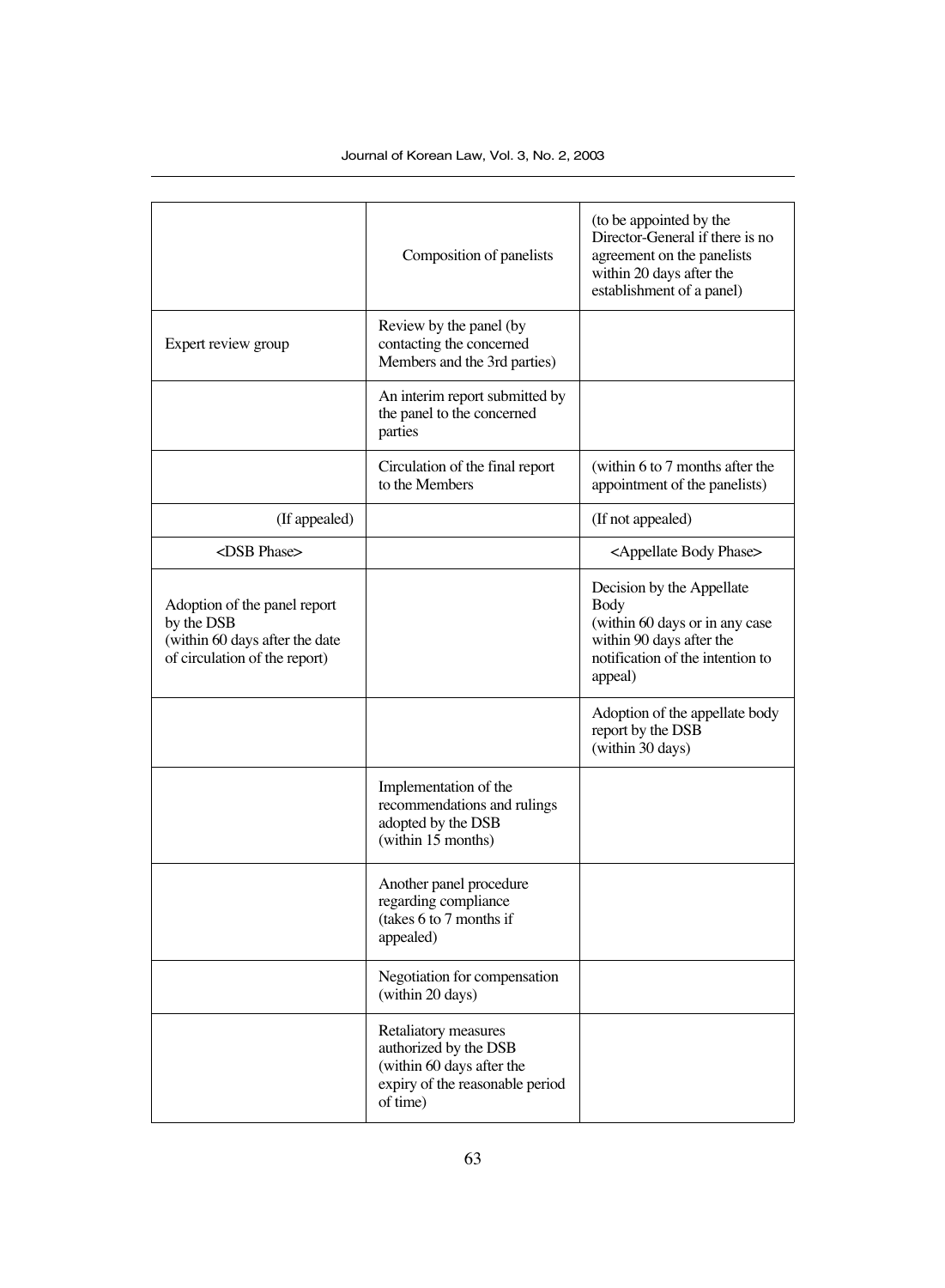Many of the complaints against Korea have been filed by the EU and the US steel industries.5) The investigations conducted by the EU, however, have been terminated mostly due to nonexistence of injury. For this reason, we will discuss below the major issues of the complaints filed against the Korean steel manufacturers, how Korean industry reacted upon the cases and the decisions rendered by the US Department of Commerce.

# *A. Korean Cases*

As mentioned earlier, subsidy complaints against Korean products have steadily been lodged, mostly in the US and the EU, since the 1990's. The major issues include Korean government's control over financial institutions, long-term Won or foreign currency denominated loans, and the clauses regarding the inclusion of reserves in deductible expenses, tax credit, abatement and exemption of the tax amount under the Restriction of Preferential Taxation Act (formerly known as the Restriction of Tax Relief Act), and the financial and taxation privileges granted to promote corporate restructuring during the Asian financial crisis. Power rates and port facilities were also raised as subsidy in several cases.

## 1. Korean Government's Control over Financial Institutions

The issue of the Korean government's control over the financial institutions has been a constant source of complaint and has led to investigations by the US Department of Commerce against Korean steel products.

Since the Korean War in 1950, the Korean government has actively intervened in the Korean financial system to direct what limited financial resources the country had to effectively develop key industries. For instance, the priority placed with the chemical and heavy industries between the 1970's to 1980's facilitated access to financial resources and favorable interest or borrowing rates by manufacturers in such industries.

<sup>5)</sup> A total of 11 subsidy complaints were filed against Korean products until 2001: 5 cases by the US and another 5 by the EU.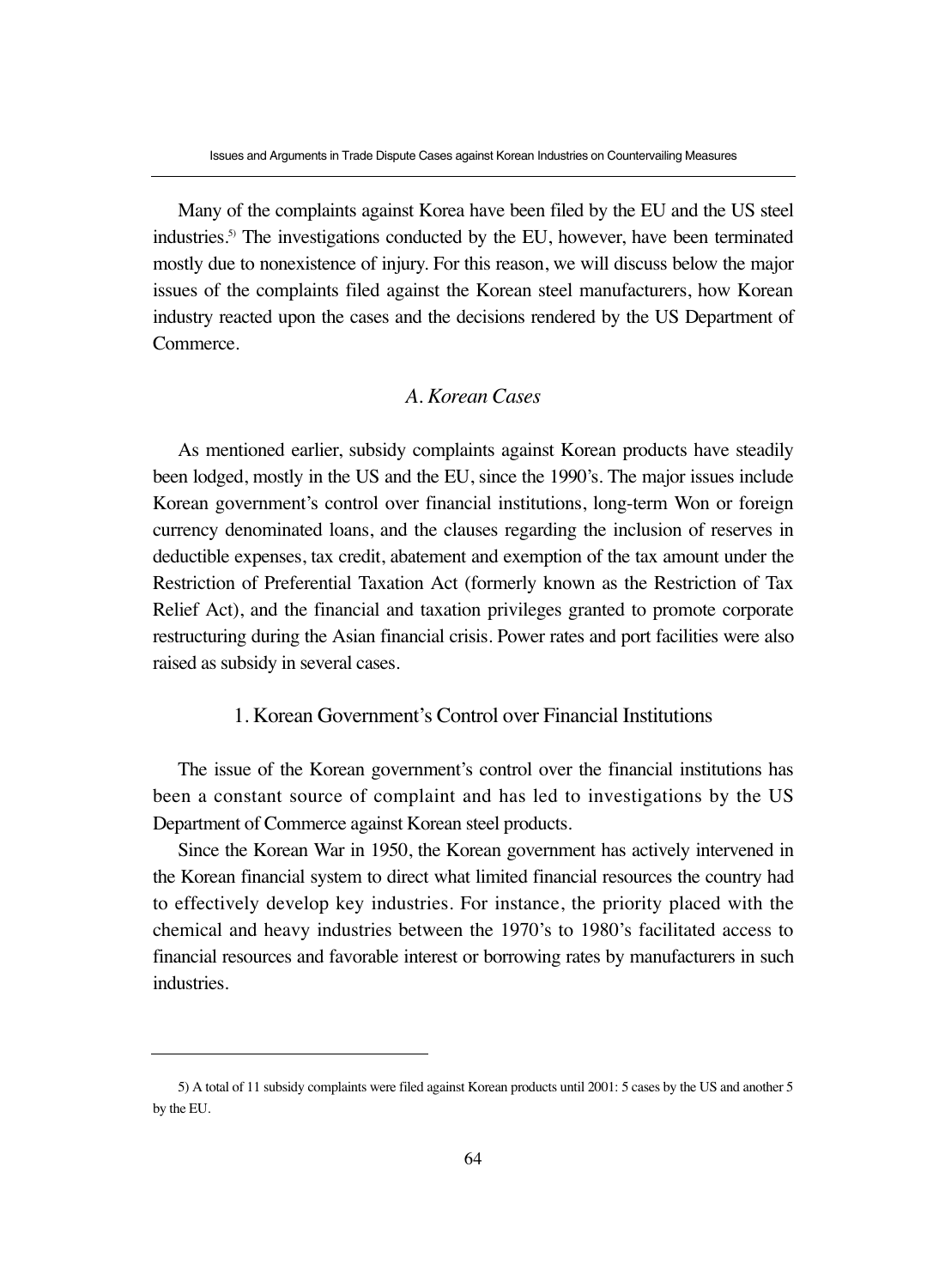As the Korean economy reached a certain level of maturity in the late 1980's through the early 1990's, its economic development policies gradually evolved and resulted in the financial system moving closer to a self-regulating, efficient market model.

The Korean government implemented a four-phase interest rate liberalization program in 1991 that encouraged each Korean bank to set its own interest rates. It also amended the laws regarding outside directors and the appointment of the heads of financial institutions so that Korean banks might overcome inherent limitation of the "ownerless bank" and exercise autonomy in their individual marketing activities.

Over the course of the outbreak of the Asian financial crisis in 1997 and in the aftermath, the Korean financial system, in full compliance with the IMF recommendations, came to completely do away with the government control through, *inter alia*, the establishment of an integrated financial supervisory body and abolition of the regulations limiting interest rates, etc., most of which were informed by and adopted from the financial systems of developed countries', especially the financial system of the U.S.

#### a) American Standpoint

In the determination rendered by the US Department of Commerce subsidy investigation against Korean steel products in 1993, the Department evaluated the Korean financial system as of both prior to and after 1991, and reached the same conclusion for both periods: that the Korean financial system was under the direct and indirect influence of the government, which was demonstrated by the appointment of the head of each bank by the government, the government intervention in determination of interest rates by the banks and the government's support for specific industries in accordance with the planned economic objectives such as the abovementioned heavy and chemical industry drive.

Although the US Department of Commerce investigated the changes that occurred after 1993 in the Korean financial system on a few more occasions, such as an investigation against Korean stainless plates in 1997 and the recent investigation against the Korean cold-rolled steel products that resulted in a final determination in October 2001, the Department maintained that the Korean financial institutions remained under the government influence despite the numerous reforms made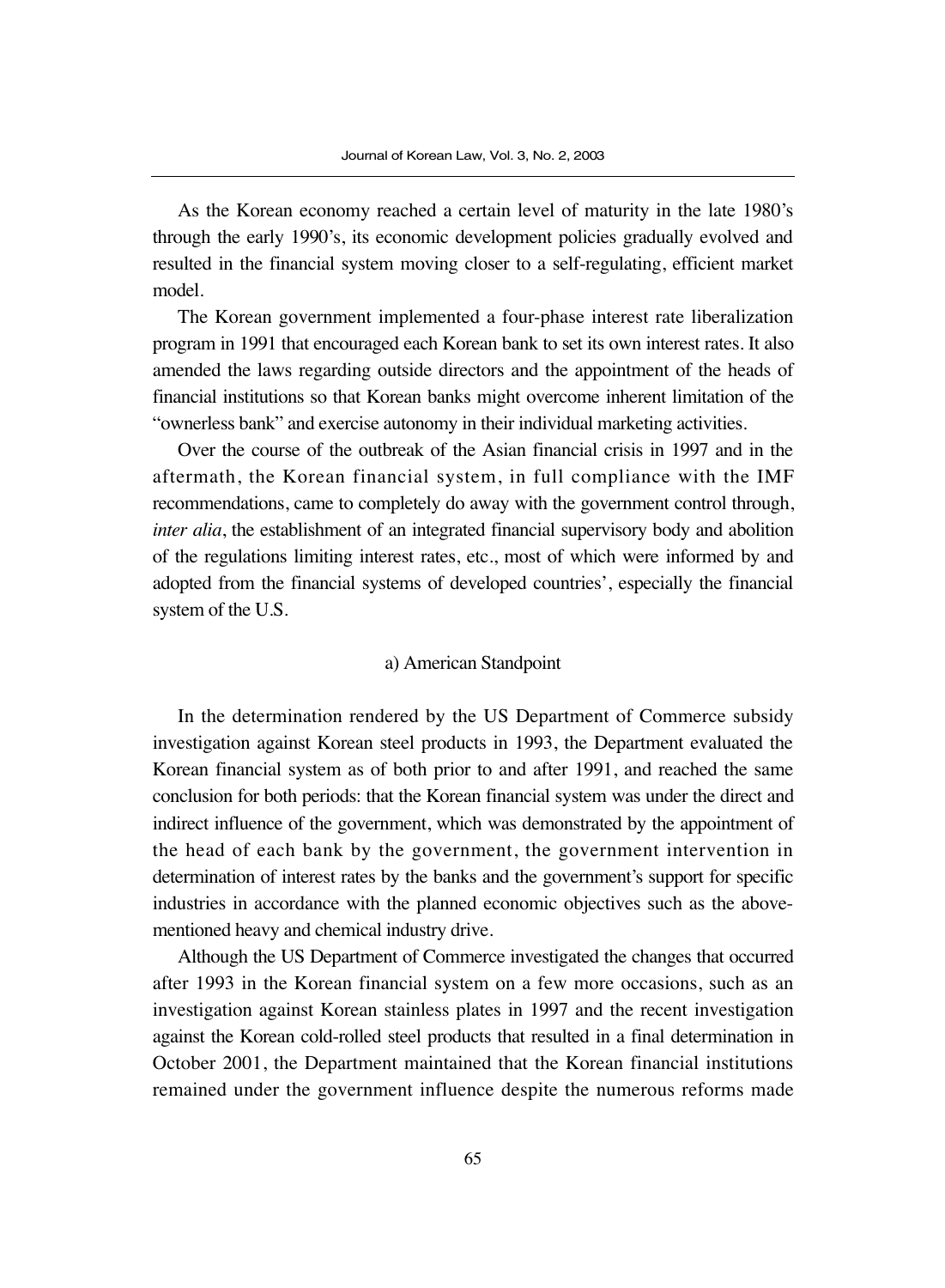throughout the  $1990's$ ,<sup>6</sup> due to, in particular, an increase in the government stakes in the major commercial banks resulting from the public fund infusion through financial restructuring processes.

#### b) Korean Counteraction

Over the course of the subsidy and countervailing duty disputes with the US, the Korean government has steadily focused on explaining the above-mentioned changes in the financial system and stressing the definite changes that have been made from the early 1990's to the present.

Particularly, Korea explained the inevitability of the expanded government stakes in commercial banks that occurred in the course of the financial restructuring, and underlined the intrinsic difference between such government stakes and general investments made for the purposes of the managerial control or capital gains. The Korean government has laid further emphasis on the irrelevance of the expanded stakes to the government control over the financial institutions by presenting management normalization agreements and other various agreements with investment banks and mentioning that the government has declared a non-intervention doctrine with regard to daily businesses of banks, among others.

## 2.. Corporate Restructuring

To overcome the Asian financial crisis of 1997, a large number of enterprises struggled to rehabilite through court receivership, composition or workout. In support of such efforts, full or partial exemption of debts, debt rescheduling, debt-to-equity swaps and other similar measures were taken. Debates about whether subsidies exist by nature in the financial and/or taxation support for certain enterprises with respect to these series of restructuring cases continue today. Regarding this issue, the US already examined the existence of a subsidy in its investigation into companies under workout in the structural steel beam case and the STS C/R case. Apart from these

<sup>6)</sup> Federal Register / Vol. 67. No. 32, "Notice of Preliminary Affirmative Countervailing Duty Determination and Alignment of Final Countervailing Duty Determination with Final Antidumping Duty Determination: Certain Coldrolled Steel Products from the Republic of Korea."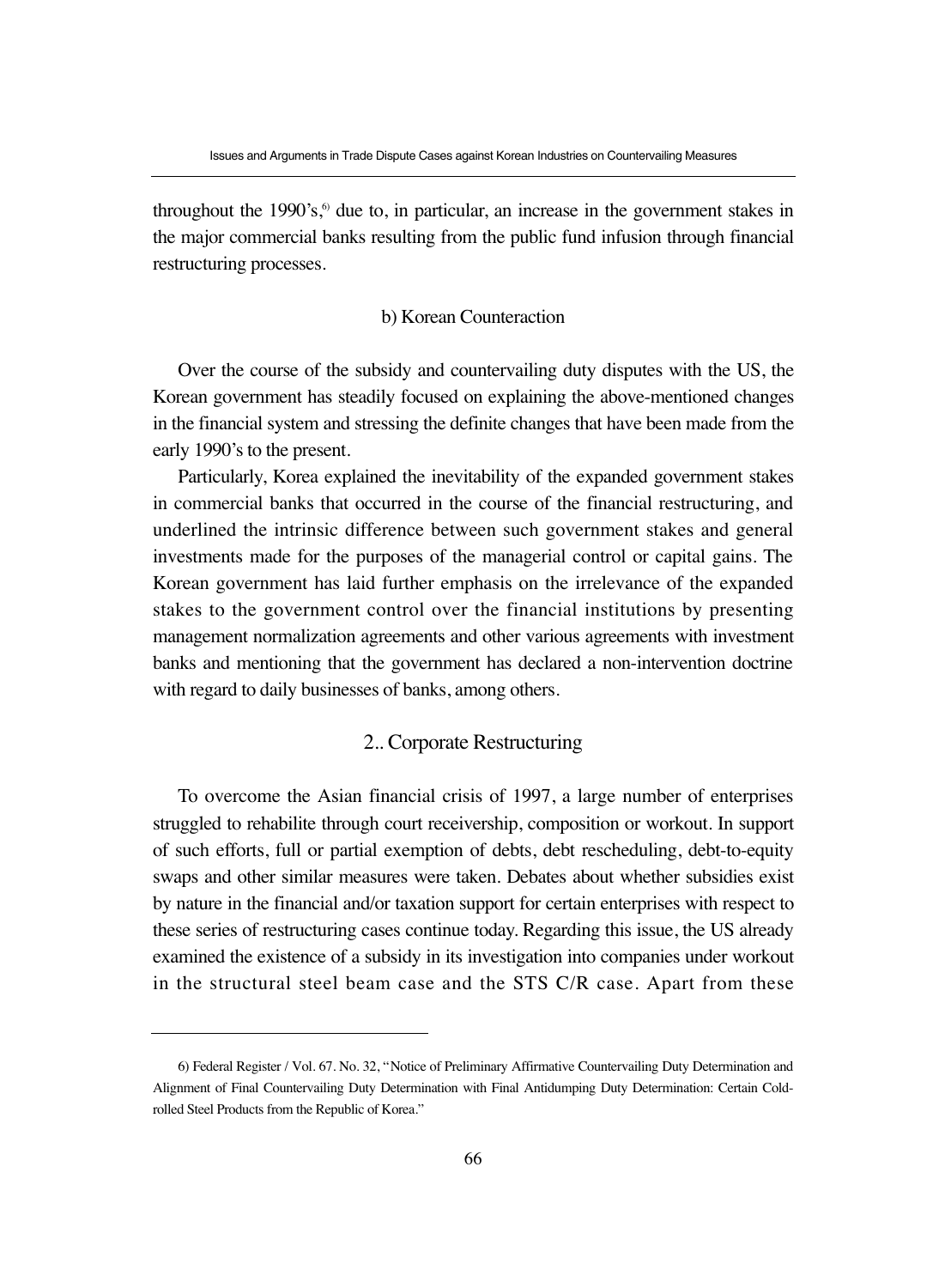investigations, the EU Commission investigated the workout program for Daewoo Shipbuilding & Marine Engineering in the TBR shipbuilding case and is currently conducting a countervailing duty and subsidy investigation into Hynix Semiconductor, which is under restructuring program in accordance with the Corporate Restructuring Promotion Act.

During the process of the subsidy investigation into the workout program for Kangwon Industry in the structural steel beam case, the US separated its determinations on the nature of the workout program at large and the specific workout program implemented for Kangwon Industry. The US Department of Commerce determined that the workout program *per se* is not a program that grants any subsidies and accepted the assertions of the Korean government that the Korean workout program had been adopted on financial institution's own initiative by applying the London approach, and no limitation was placed on the selection of the subject companies. The US Department of Commerce, however, divided the specific workout program for Kangwon Industry into three subsections, determining that a subsidy existed within the extent of the subsection regarding the rescheduling and reduction of interests of the long-term loans, since the Department has already held that long-term loans to the steel industry had been subsidies.<sup>7)</sup>

Meanwhile, the EU Commission holds a different viewpoint from that of the US regarding this issue. The EU Commission determined that a subsidy existed in the workout program for Daewoo Shipbuilding in its TBR investigation report against the Korean shipbuilding industry. First, in rebuttal to the Korean assertion that workout programs were operated on financial institution's own initiative, the Commission pointed out that participant institutions were largely government-owned, or the initiative of operation of the programs had been taken by the institutions under the government influence. Second, as opposed to the assertion that no limitation was placed on selection of the subject companies, the EU Commission determined that the workout program was basically established for the purpose of restructuring 6 to 64 largest conglomerates, placing inherent limitations to its operation.

The assertions of the EU Commission add that the form of the workout program

<sup>7)</sup> Federal Register Vol. 64, " Preliminary Negative Countervailing Duty Determination and Alignment of Final Countervailing Duty Determination with Final Antidumping Duty Determination: Structural Steel Beams from the Republic of Korea".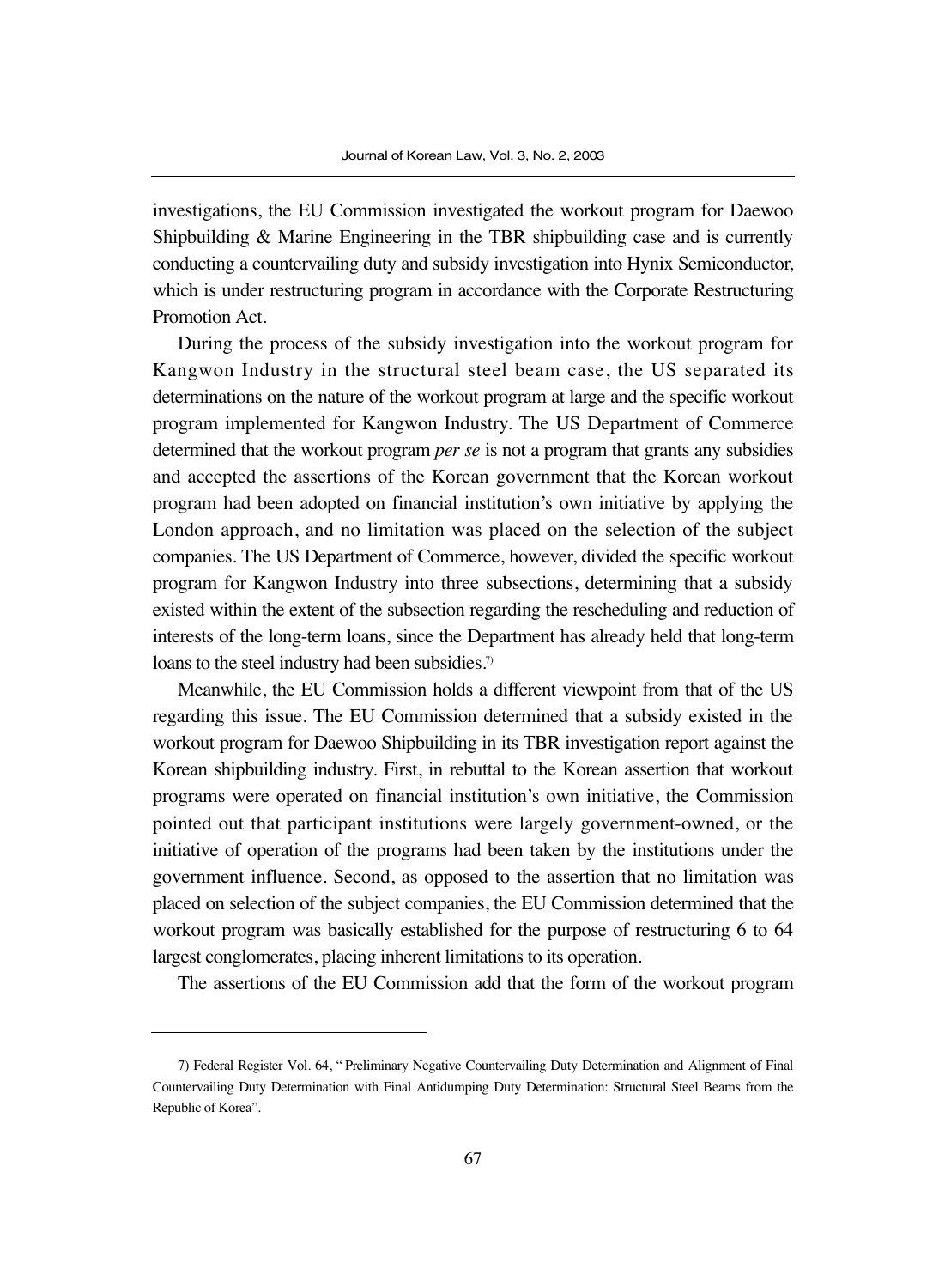itself manifests the financial institutions' own initiative, yet the program is mostly operated by public financial institutions such as the Korea Development Bank and private institutions having financial problems, and these financial institutions are unlikely to make the kind of decisions that go against the government interest, given that they rely on the government for their survival.<sup>8)</sup>

These determinations made by the EU Commission clearly demonstrate that it holds different perspectives on the normal business activities of commercial banks and on their participation in the workout or other restructuring programs for troubled enterprises.

In addition, the EU Commission does not bother to consider the scope of the industries that are actually subject to the program and goes on to recognize the existence of specificity merely because the subject companies are listed, while in fact the selection of the appropriate program among self-regulated corporate restructuring, workout schemes, *etc*. was made on basis of the economic scale of individual enterprises for the sake of efficiency. This further exhibits that the determination of specificity currently relies too much on the arbitrary volition of each investigating authority.

# 3. Taxation

The Korean government renders taxation support to enterprises under the clauses regarding inclusion of reserves in deductible expenses, tax credit, abatement and exemption of the tax amount under the Restriction of Preferential Taxation Act (formerly known as the Restriction of Tax Relief Act).

# a) Export Loss Reserve

The export loss reserve makes it possible that a certain portion of the export income is counted toward a reserve and included in the expense in preparation for a potential future loss from export. Such amount is later set off against the loss if the loss does

<sup>8)</sup> Report to the Trade Barriers Regulation Committee: Examination procedure concerning an obstacle to trade., within the meaning of council regulation (EC) No 3286/94, consisting of trade practices maintained by Korea affecting trade in commercial vessel.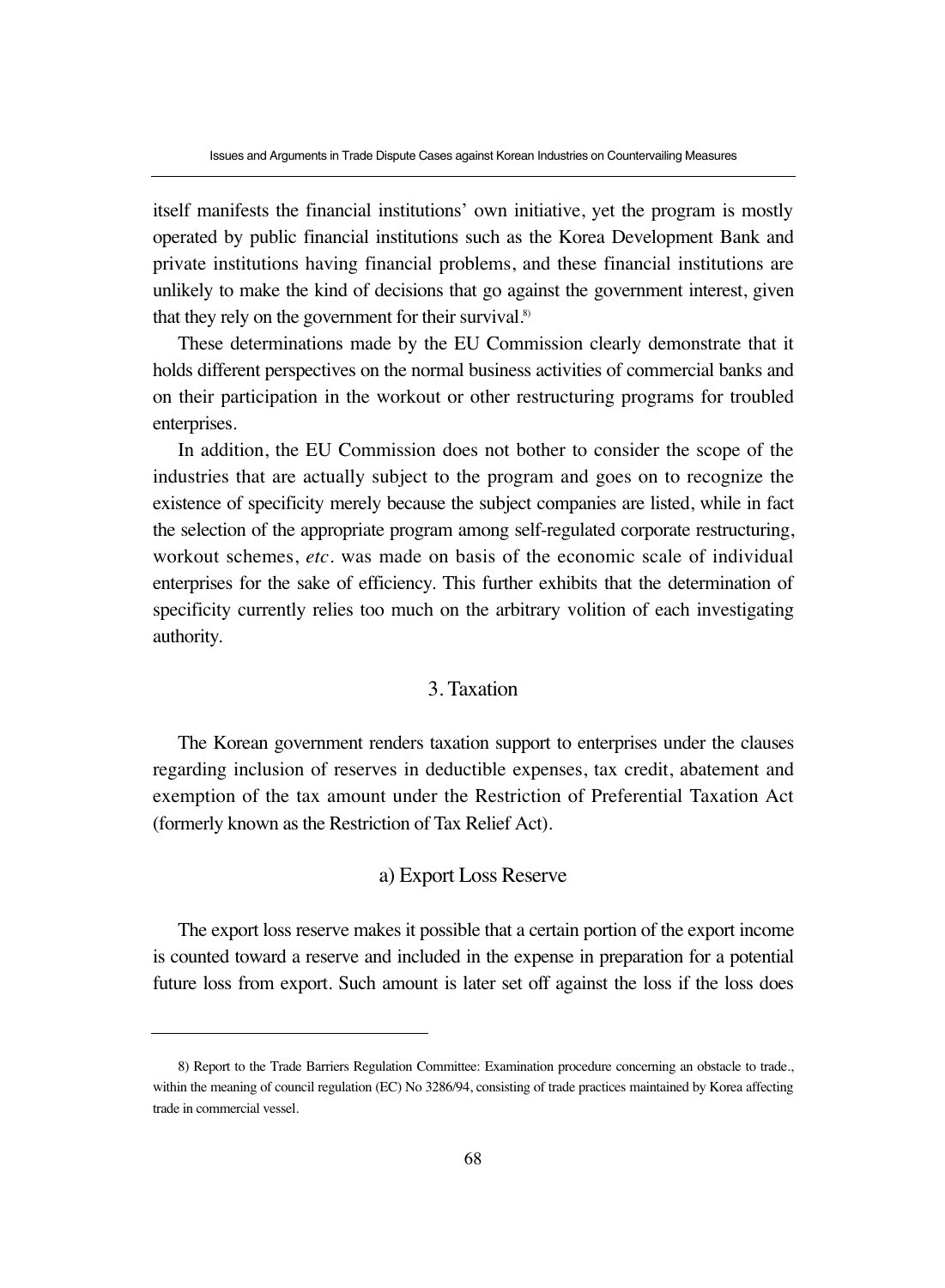occurs in the future or is included back into income.

The US Department of Commerce asserted that this program allowed Korean exporters a grace of tax payment for the entire period prior to the offset or inclusion in income, since they might include a future loss in the current expense. For this reason, the US Department of Commerce determined that such deferred tax payment constitutes a subsidy contingent upon export performance under the ASCM.

The Korean government examined whether this program fell under the prohibited subsidies under the WTO agreement and determined that it constituted export subsidy thereunder. Therefore, Korea abolished the export loss reserve in the amendment to the Restriction of Preferential Taxation Act in 1998.

#### b. Foreign Market Development Reserve

The foreign market development reserve was devised to support exporters' effort to develop new markets. The US Department of Commerce determined that this program also constituted a prohibited subsidy under the WTO agreement, applying the same logic as with the case of the export loss reserve.

The Korean government acknowledged that the program constituted a prohibited subsidy under the WTO agreement, resulting in the abolition of the same amendment of the Restriction of Preferential Taxation Act in 1998.

#### c. Investment Tax Credit

This program was adopted to promote and support fixed investments by enterprises by deducting a certain portion of the investments in the new plant and equipment from the tax amount.

The US Department of Commerce asserted that this program fell under a subsidy contingent on the use of domestic goods over imported goods under the ASCM, since the program allowed more deductions for investments in domestically-produced equipment than in imported equipment.

The US Department of Commerce's assertion led the Korean government to review the compliance of the program with the WTO agreement, and concluded that it may fall under the import substitution subsidy. As a result, Korea amended the Restriction of Preferential Taxation Act in 1998 in such a way to level the applicable deductions for both domestically-produced equipment and imported equipment.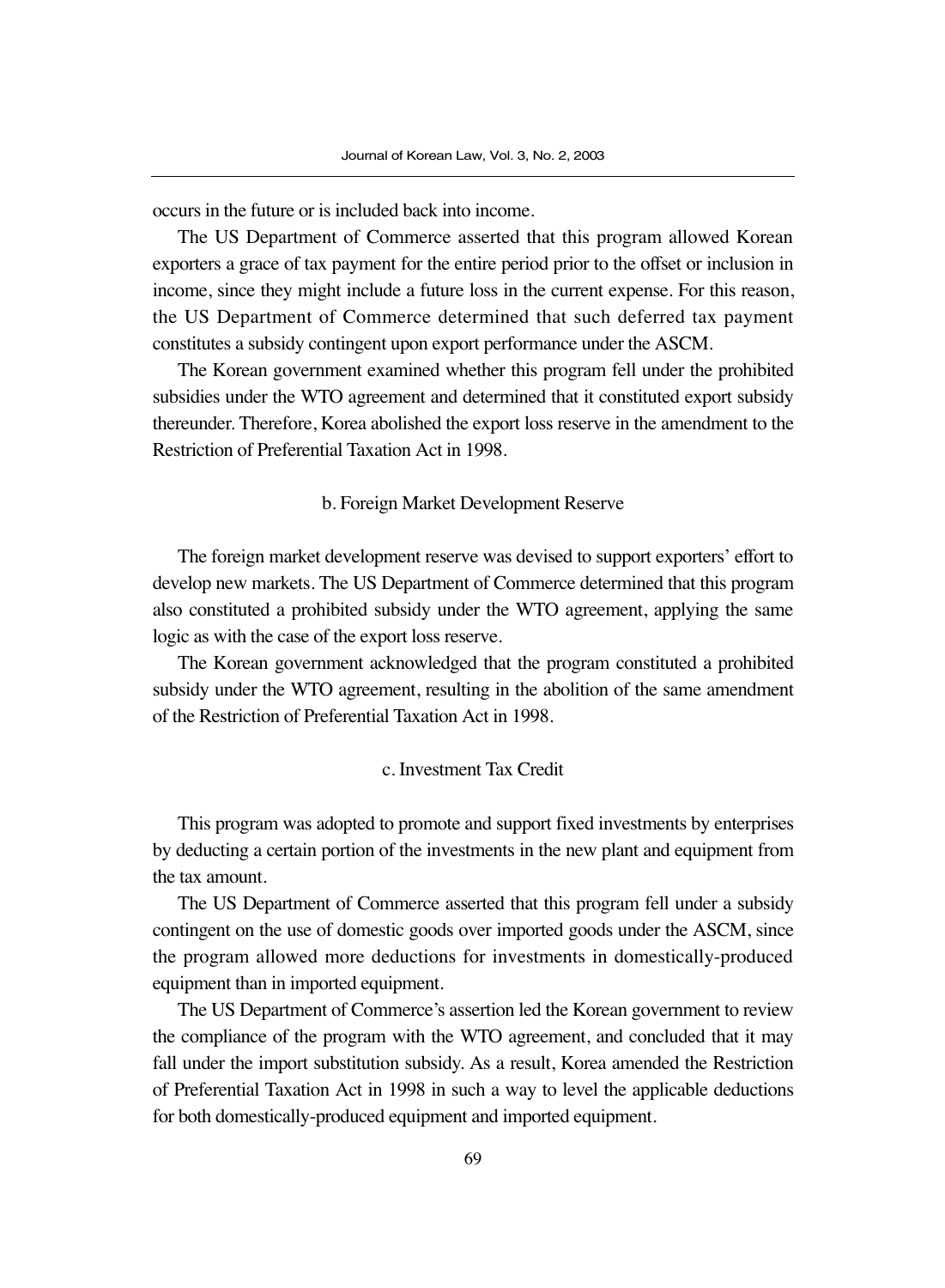#### d. Miscellaneous

As mentioned above, the US Department of Commerce and the EU Commission have steadily been asking the Korean government about the existence of prohibited subsidies and specificity of subject companies with respect to the education and human resource development tax deduction, the investment tax credit after the amendment in 1998, various taxation issues related to research and development, and other programs under the Restriction of Preferential Taxation Act and the former Restriction of Tax Relief Act.

Most of the time, the primary issues are centered around the issue of specificity. The Korean government has been asserting the nonexistence of specificity, either *de jure* or *de facto*, in the application of the miscellaneous programs by providing the US Department of Commerce and the EU Commission with the text of the laws and the application case analysis. Meanwhile, the Korean government has been reviewing the determinations made by the US Department of Commerce and other authorities and improving regulations to avoid unnecessary controversies.

# **III. Recent Trends in Discussions Related to ASCM**

#### *A. Background Discussions; Problems of ASCM*

As each Member accumulates experience under the ASCM and more and more cases are resolved through the system, the limitations and the problems of the current ASCM system have been exposed.

Although countervailing complaints have been filed with relatively less frequency than the anti-dumping complaints,<sup>9)</sup> countervailing complaints have nevertheless been abused as a remedy against unfair trade practices.

11 countervailing duty complaints were filed against Korean products primarily by the US and EU industries for the period between January 1, 1995 and December 31, 2001. For the same period, only three cases resulted in the actual imposition of

<sup>9)</sup> A WTO report states that 1845 A/D complaints were filed from January 1, 1995 to December 31, 2001 while only 143 CVD complaints were instituted for the same period.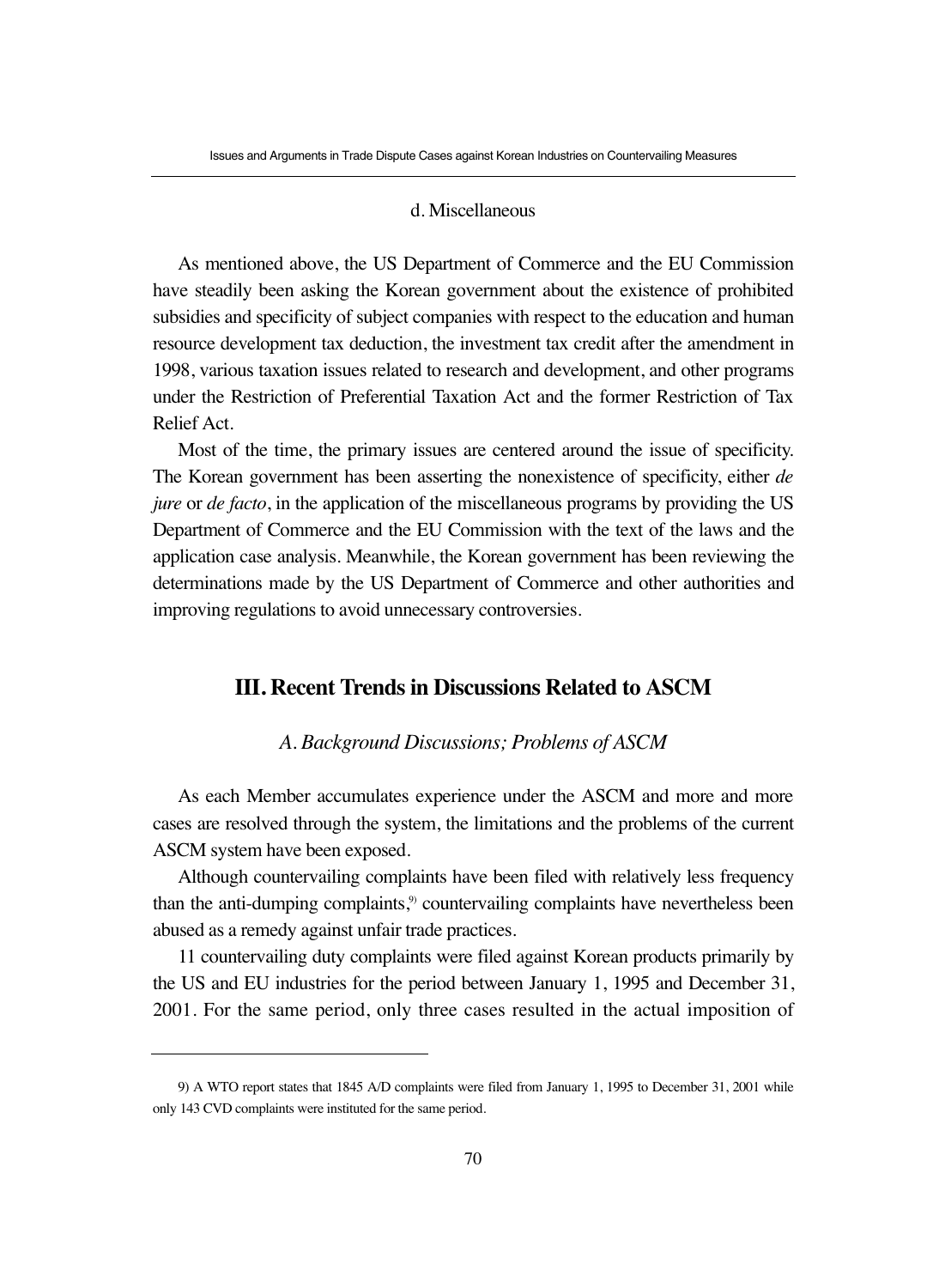countervailing duties, which is a fairly limited number even with the assumption that the cases initiated in 2000 and 2001 had not produced any results within the same period.10) Although the actions taken by the Korean government and exporters did contribute to the high percentage of dismissed complaints, the results also imply that the domestic industry of the importing Member customarily adds a countervailing duty complaint at the time of filing an anti-dumping complaint, based on past determinations without taking the steps to investigate to establish sufficient evidence in advance.

Such indiscriminate filing of complaints by the domestic industry of the importing Member and the initiation of investigations by the government of the importing Member only after the review of such insufficient evidence, only serve to place unnecessary constraints upon the Korean government and the exporters, filing of which is arguably another form of a trade-barrier.

## *B. Doha Development Agenda*

Although Korea, Japan, the EU and virtually all other Members argued that negotiations be opened to prevent the abuse of anti-dumping and countervailing duty complaints by improving the ADA and the ASCM, such effort had been thwarted by the persistent US opposition until 2001, when a change in the US congressional stance resulted in an acceptance by the US of the improvement of the agreements on the condition of limiting the agenda and thus the Doha Ministerial Declaration came to include an agreement on initiation of such negotiations.

In Article 28 of the Doha Ministerial Declaration dated November 14, 2002, the Members agreed to initiate the negotiations for the subsidy matter, while preserving the basic concepts, principles and effectiveness of the ASCM and its instruments and objectives.<sup>11)</sup>

<sup>10)</sup> Please refer to "the statistics on subsidies and countervailing measure" on WTO website (www.wto.org).

<sup>11)</sup> Doha Ministerial Declaration

Article 28. In the light of experience and of the increasing application of these instruments by members, we agree to negotiations aimed at clarifying and improving disciplines under the Agreements on Implementation of Article VI of the GATT 1994 and on Subsidies and Countervailing Measures, while preserving the basic concepts, principles and effectiveness of these Agreements and their instruments and objectives, and taking into account the needs of developing and least-developed participants. In the initial phase of the negotiations, participants will indicate the provisions,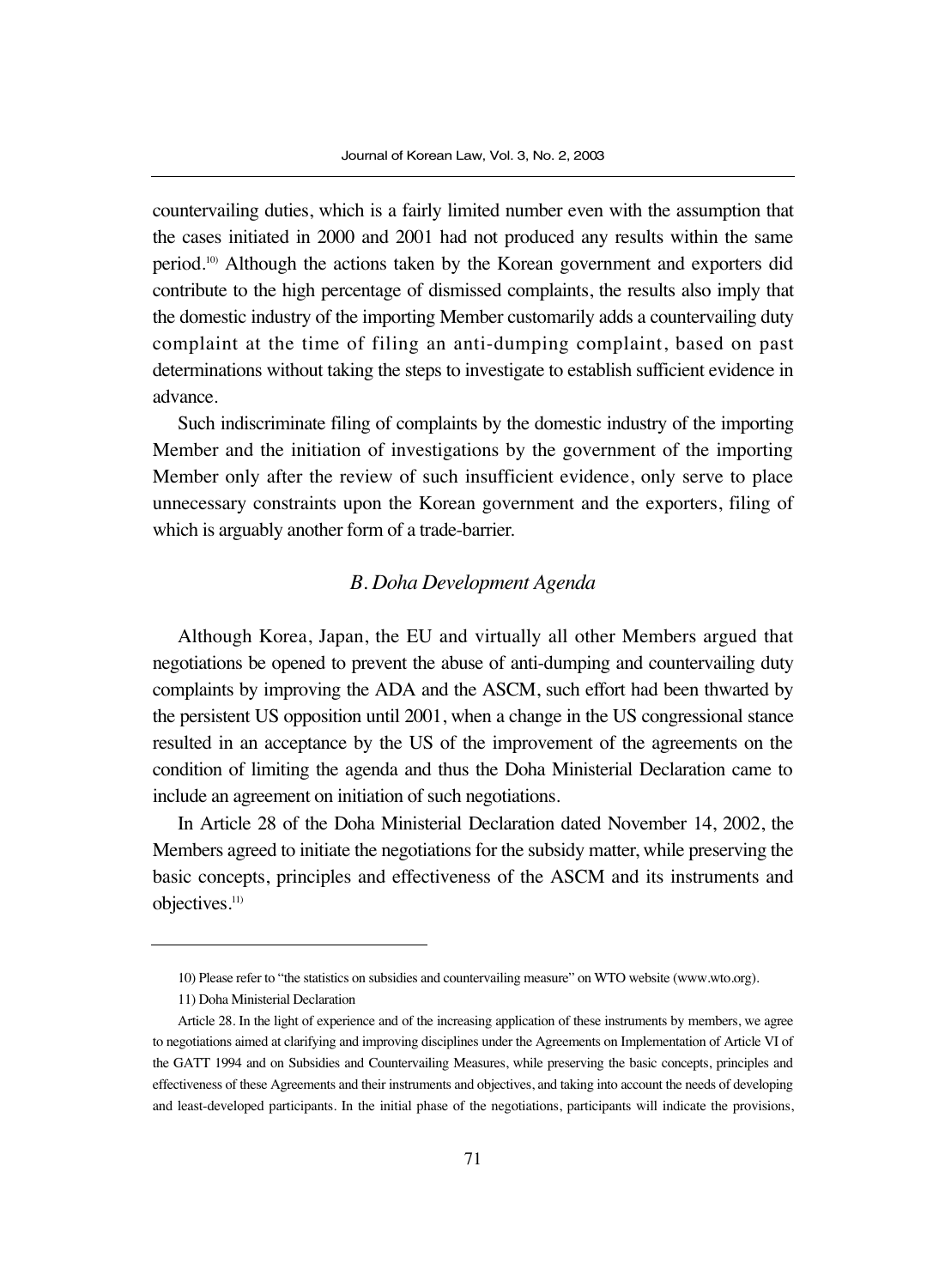The agenda of the negotiations focused on clarification and improvement of the disciplines and procedures regarding subsidies and countervailing measures under the current WTO regulations, while taking into account the necessity of subsidies arising from the economic situations surrounding developing and underdeveloped countries.

In particular, much attention was paid to the fisheries subsidies, given the extraordinary importance of such industry to developing countries.

Thus, the forthcoming negotiations for the improvement of the current ASCM are expected to produce clarification on specificity, which has been the source of much controversy. Additionally, the decision to consider the necessity of subsidies for developing and underdeveloped countries during the negotiations leaves room for due regard to the interest of developing and underdeveloped countries, whereas the ASCM has been criticized for protecting the interest of developed countries only, an inherited characteristic borne out of its legacy with the OECD, which was an exclusive club for developed-countries in 1950. On November 13, 2001, the WTO SCM Committee decided to extend the developing country clause in Article 27.4 of the current ASCM until 2007, which is widely viewed as a legitimate consideration for the benefit of the developing countries.<sup>12)</sup>

## 1. Progress of DDA<sup>13)</sup>

As expressed in Article 28 of the Declaration, the initial phase of the negotiations regarding subsidies is focused on identification of trade distorting practices and the current clauses in need of clarification or improvement.

In March 2002, the first official meeting of the Negotiating Group on Rules was

including disciplines on trade distorting practices, that they seek to clarify and improve in the subsequent phase. In the context of these negotiations, participants shall also aim to clarify and improve WTO disciplines on fisheries subsidies, taking into account the importance of this sector to developing countries. We note that fisheries subsidies are also referred to in paragraph 31.

Article 29. We also agree to negotiations aimed at clarifying and improving disciplines and procedures under the existing WTO provisions applying to regional trade agreements. The negotiations shall take into account the developmental aspects of regional trade agreements.

<sup>12)</sup> WTO G/SCM/With471/Rev. 113 November 2001, "Proposed Procedures for Extensions under Article 27.4 for Certain Developing Country Members".

<sup>13)</sup> Paraphrased from Recent Trend in DDA Subsidy Negotiations written by Kang, Moon Song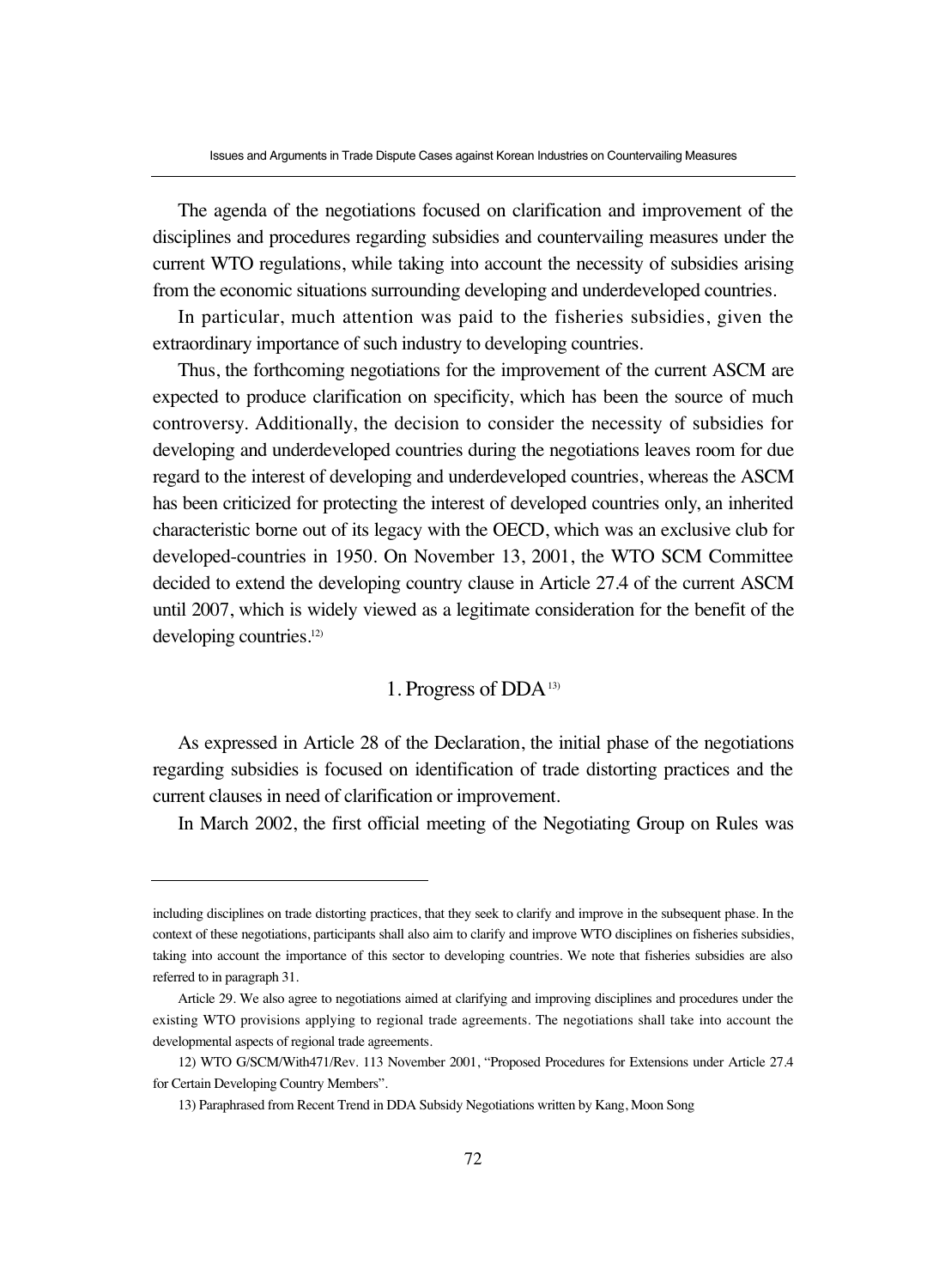held, where there was a general discussion on appointment of the chairman and operational suggestions. In the second meeting of the Group, there was discussion on export credit, reinstatement of the provisions on non-actionable subsidies and serious prejudice, more preferential treatment of developing countries, among others, which were brought up by Brazil, Canada and India. Each of these countries presented unfairness issues and suggestion on possible improvement measures for the current agreements, based on the complaints filed so far.

#### 2. Propositions Made

#### a) Brazil

With respect to export credit, Brazil asserts that the provisions of Annex I (1) and (2) of the current ASCM fail to reflect the differences between developed countries and developing countries, which may result in a disadvantageous application to developing countries. Brazil argues that, in particular, the provisions that presumes that the compliance with the OECD guidelines automatically warrants the nonexistence of subsidies are disadvantageous to the WTO Members that are not OECD members.

#### b) Canada

Canada argues for a clarification of certain ambiguous provisions that may give rise to disputes and for the reinstatement of the non-actionable subsidy clause, which expired at the end of 1999. The specific arguments are as follows:

- Clarification of the export subsidy clause
- Reinstatement of the non-actionable subsidy clause in Article 6.1
- R&D subsidy, regional development subsidy, environmental subsidy and other non-actionable subsidies under Article 8
- Authorized remedies under Article 9

The above clauses were provided for a limited period of time of 5 years ending on December 31, 1999, under Article 31.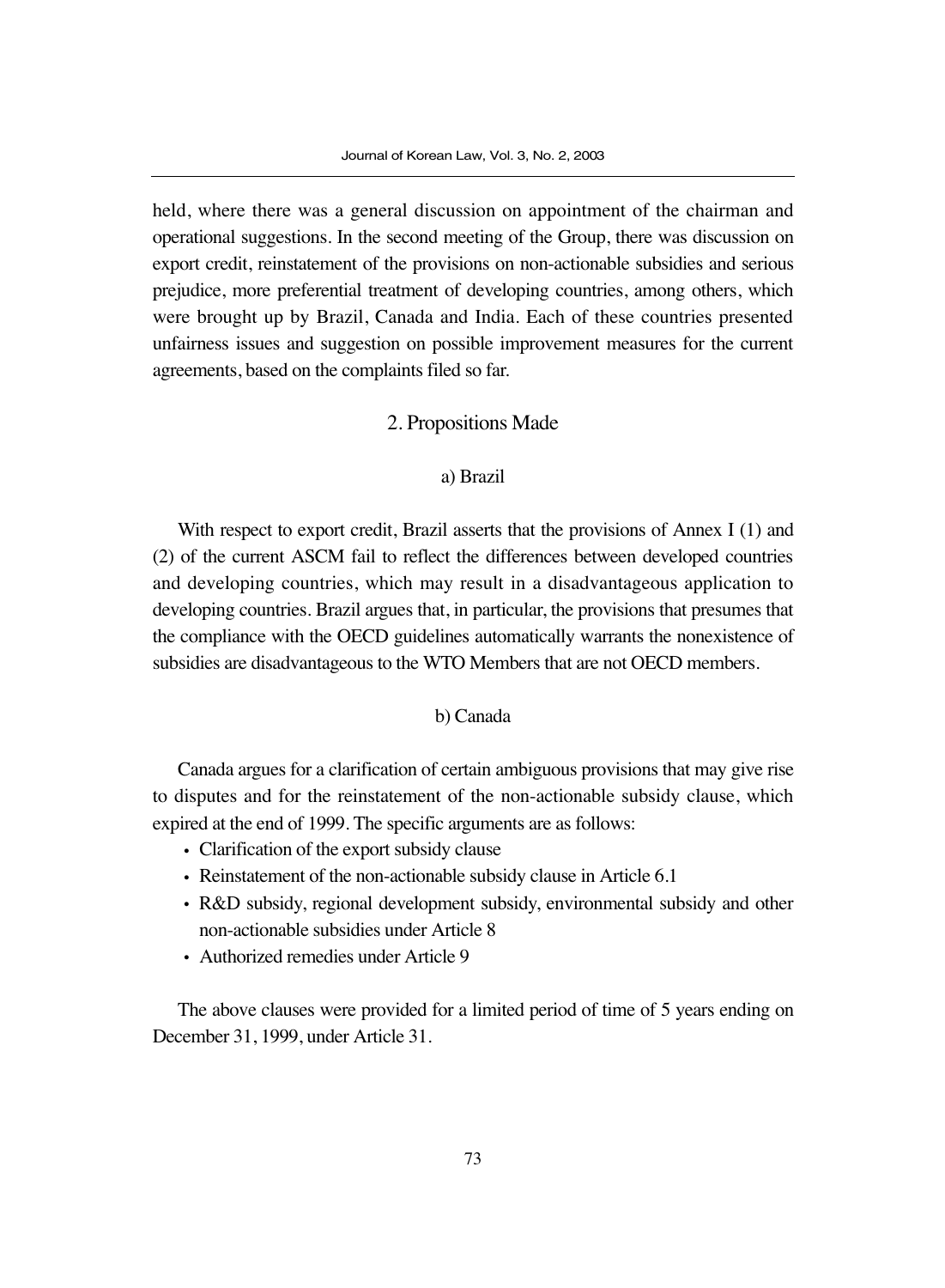#### c) India

India argues for the strengthening of Article 27, which contains a special clause to the benefit the developing countries, on the ground that subsidy and countervailing measure duties imposed against the exports of a developing country would cause a significant amount of social and economic problems due to the labor-intensiveness of the export industry of such country, and that a developing country is more prone to significant financial costs, insufficiency of the infrastructure, inadequate information environment and other adverse conditions than faced by a developed country.

- Extension of a grace period for the application of export subsidies under Article 27.3
- Raising of the negligible imports criteria under Article 27.10

#### Raising of the *de minimis* criteria under Article 27.11

#### *C. Future Prospects and Likely Influence on the Korean Economy*

As widely known, the core issues of the Doha Development Agenda is the negotiations regarding services and agricultural products. Due to the strong opposition by the US and the limits placed on the agenda thereby, the ADA and the ASCM are not expected to be core issues among the entire DDA negotiations. Especially, since it was agreed that the current frame of the agreements would be maintained throughout the negotiations, no major changes in the current agreements are expected.

As mentioned earlier, however, these agreements might be amended in such ways to actively recognize the needs of the developing countries, given that the recent trend has been towards a more flexible approach to the economic growth of developing and underdeveloped countries. The developed countries might also seek to gather support for the New Round by developing countries. Thus, the negotiations will likely be steered towards the compromise between fair trade, the objective of the ASCM, and economic development, the needs of the developing countries.

However, since little difference exists among the stance of each country on the framework of the current ASCM, the framework is not expected to emerge as a major issue in the course of forthcoming multilateral negotiations. Still, negotiations will be centered around clarification of "specificity" and other terminology, export credit in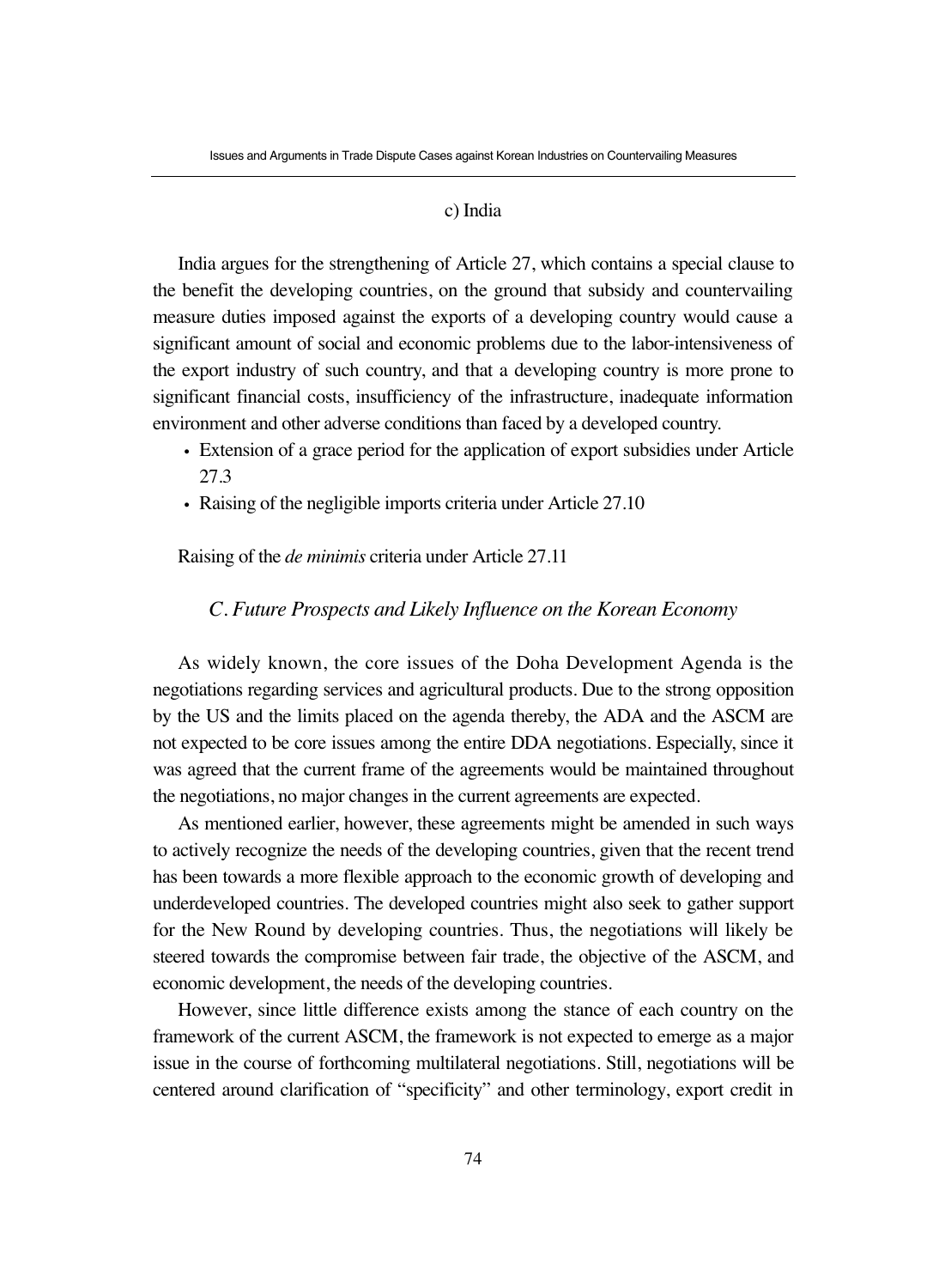developing countries, non-actionable subsidies, *et al*.

The subsidy problem may have a fatal impact upon a company struggling for survival due to specificity in restructuring and the resultant countervailing duty measures taken by the competing country if not properly addressed by a country such as Korea, which had to survive the traumatic ordeal of financial and corporate restructuring during the Asian financial crisis. The significance of the subsidy problem is not any less than that of agriculture or the service industry, especially when countervailing measure complaints converge on the steel, chemical products, and shipbuilding, which all have material influence on the Korean economy.

In the meantime, the provisions granting a preferential treatment to developing countries may be enhanced to the point of deforming the framework of fair trade by the US and certain developed countries to gain support of developing and underdeveloped countries with regard to other aspects. The unfair trade practices allowed to developing countries may create a trading environment that is unfavorable to Korea, which is, more often than not, in direct competition with developing countries.

# **IV. Conclusion**

Under the current ASCM, Korean industries have been suffering significant damages due to the abuse of countervailing duty investigations, illustrated by 11 complaints, currently ranked at 2nd place. Korea has therefore been actively seeking to improve the ASCM as well as the ADA so as to prevent abuse of complaints resulting from the ambiguity of the terminology and avert economic loss caused thereby.

In the coming days, the Korean government should argue for clarification and stringent application of the provisions so as to prevent unnecessary trade disputes that have occurred due to the ambiguity and arbitrary interpretation of "specificity" and other terminology by competing industries. Furthermore, enhancement of the preferential provisions for developing countries, which are in competition with Korea, should be kept to a minimal, since it would otherwise wield adverse impact on the Korean economy.

In addition, Korea must analyze various industrial assistance programs, which have been the source of complications, and correct any problematic components that may